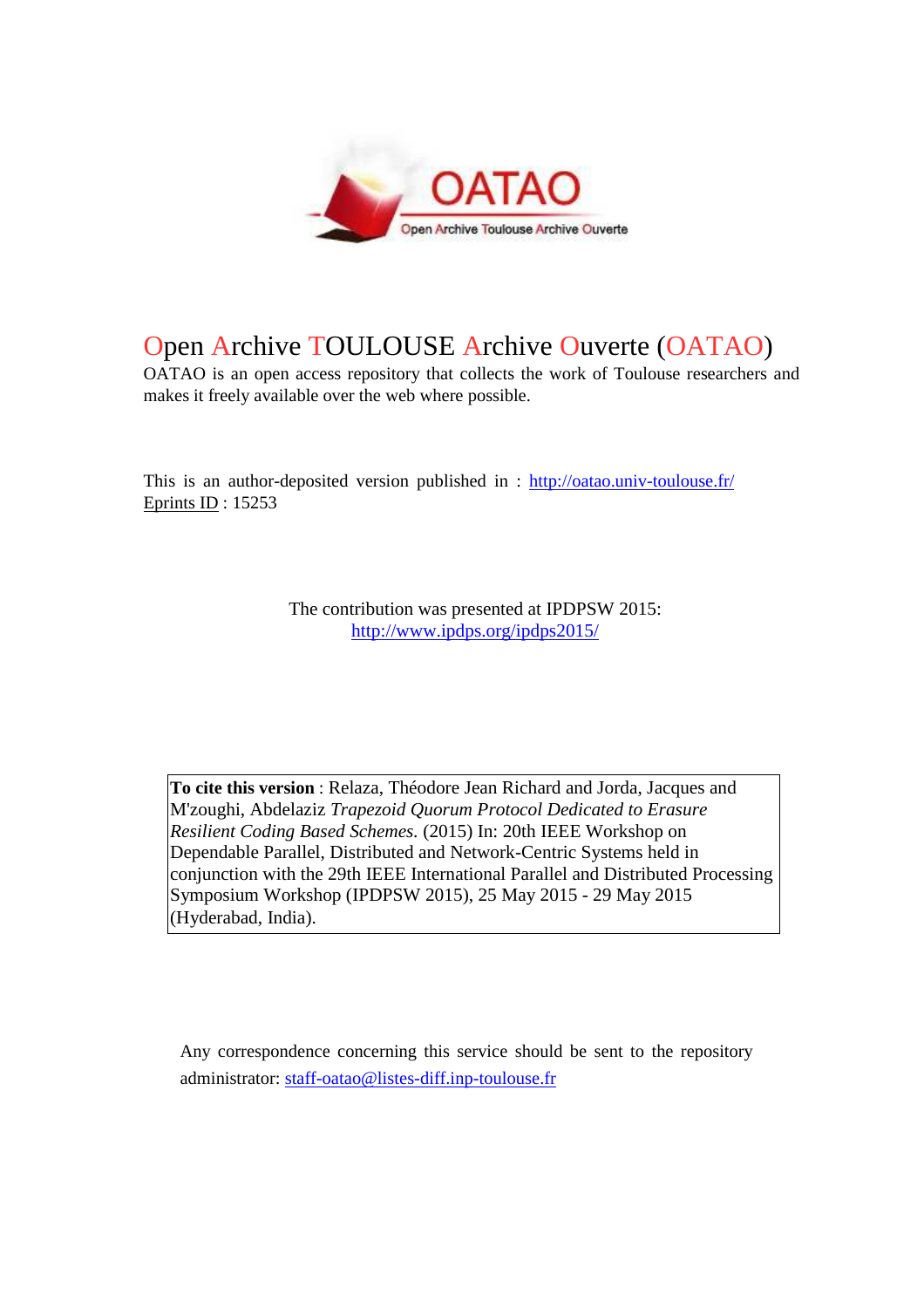## Trapezoid Quorum Protocol Dedicated to Erasure Resilient Coding Based Schemes

Théodore J. R. Relaza, Jacques Jorda and Abdelaziz M'zoughi *Institut de Recherche en Informatique de Toulouse (IRIT) Universite Paul Sabatier, Toulouse, France ´* {*relaza* | *jorda* | *mzoughi*}*@irit.fr*

*Abstract*—In distributed storage systems like parallel filesystems or storage virtualization middleware, data replication is the mainly used solution to implement data avaialability. The more replicas are distributed among nodes, the more robust is the storage system. However, the price to pay for this dependability becomes significant, due to both direct costs (the price of disks) and indirect costs (the energy consumption of this large amount of disks needed).

In order to lower the disk space needed for a given availalbility, Erasure Resilient Codes (referred to as ERC after this) are of interest and start to be implemented in this context. However, the use of such codes involves some new problems in data management. In fact, if some constraints like data concurrency can be solved using classical ways, others like coherency protocols need some adaptations in order to fit this context.

In this paper, we present an adaptation of trapezoid protocol in the context of ERC schemes (instead of full replication [12]). This new quorum protocol shows an increase of storage space efficiency while maintaining a high level of availability for read and writes operations.

*Keywords*-Data availability; error codes; consistency; quorums;

## I. INTRODUCTION

The most used way to implement reliability in distributed filesystems is data replication: when a data is stored,  $n$ replicas ( $n \geq 1$ ) are created and distributed among nodes. The higher is  $n$ , the more robust is the filesystem. The most commonly used replication level is triple block replication  $(n = 2)$ , because of its balance between cost and reliability [11]. However, the cost of this replication is becoming unbearable as data stored grows. While 5 Exabytes of data are produced every 2 days (i.e. 0,8 ZB for the next year!), multiplying data replicas to ensure storage reliability is no longer a solution.

The most efficient solution to balance between redundancy and storage space consumed in parallel storage systems is the use of erasure coding [2]. For trivial performances reasons, only systematic codes are used: the original data is part of the encoding process output and thus distributed as is among nodes. To ensure an optimal failure resilience, MDS code are commonly used. In such codes, k blocks are mapped into  $n$  total blocks called a stripe (the k original blocks and  $n - k$  redundant blocks), and any k blocks chosen over the  $n$  may be used to reconstruct any of the k original blocks. These MDS codes may be categorized

according to their repair capabilities. When one node fails, the blocks it owned have to be reconstructed. These new blocks just have to ensure that they still form a valid  $(n, k)$  MDS code. Thus, these new blocks may be either identical to the original ones (*exact repairs) or different, but still allowing to retrieve the original blocks using some computations (*functional repairs). An hybrid category uses an exact repair for the k original blocks, and a functional repair for the  $n - k$  redundant blocks. This question is of importance because an exact repair allows to quickly retrieve the original data when a read is performed, but it requires either more storage or additional bandwidth for repair operations. In contrast, a functional repair will only require a message broadcast to an information flow graph to reconstruct data blocks [5] but a more heavy processing will be required to retrieve or update the original data. Thus, these code are of less interest in the context of distributed storage.

The main problematic is then: how to efficiently support nodes failures. In fact, ERC-based schemes involves a significant network and IO overhead to reconstruct the original data when some blocks are missing. Thus, new storage schemes have been proposed, almost all sharing the same goals and making the same assumptions. First, they wish to optimize the update process. A basic approach requires read and write operations on  $n - k + 1$  blocks of the stripe [2]. For exemple, a (9,6)-MDS will require 8 read and write operations for a single block update: one read and one write for the target block, and one read and one write for each of the three redundant blocks. The goal is then to create new ERC codes allowing in-place updates using the commutativity of Gallois fields operations. Secondly, they wish to optimize the recovery process. In fact, if a node failure occurs, the blocks stored on that node have to be computed back using the redundant blocks and the reverse algorithm used. This process may be very compute-intensive and may have a significant impact on the storage system performances.

These goals and constraints have led to some assumptions shared by almost all existing studies. The main one is the consideration of append-only filesystems. To be more precise, the updates are considered as new writes, the old versions of blocks being garbage-collected using a lazy process. This assumption is not problematic since as of now,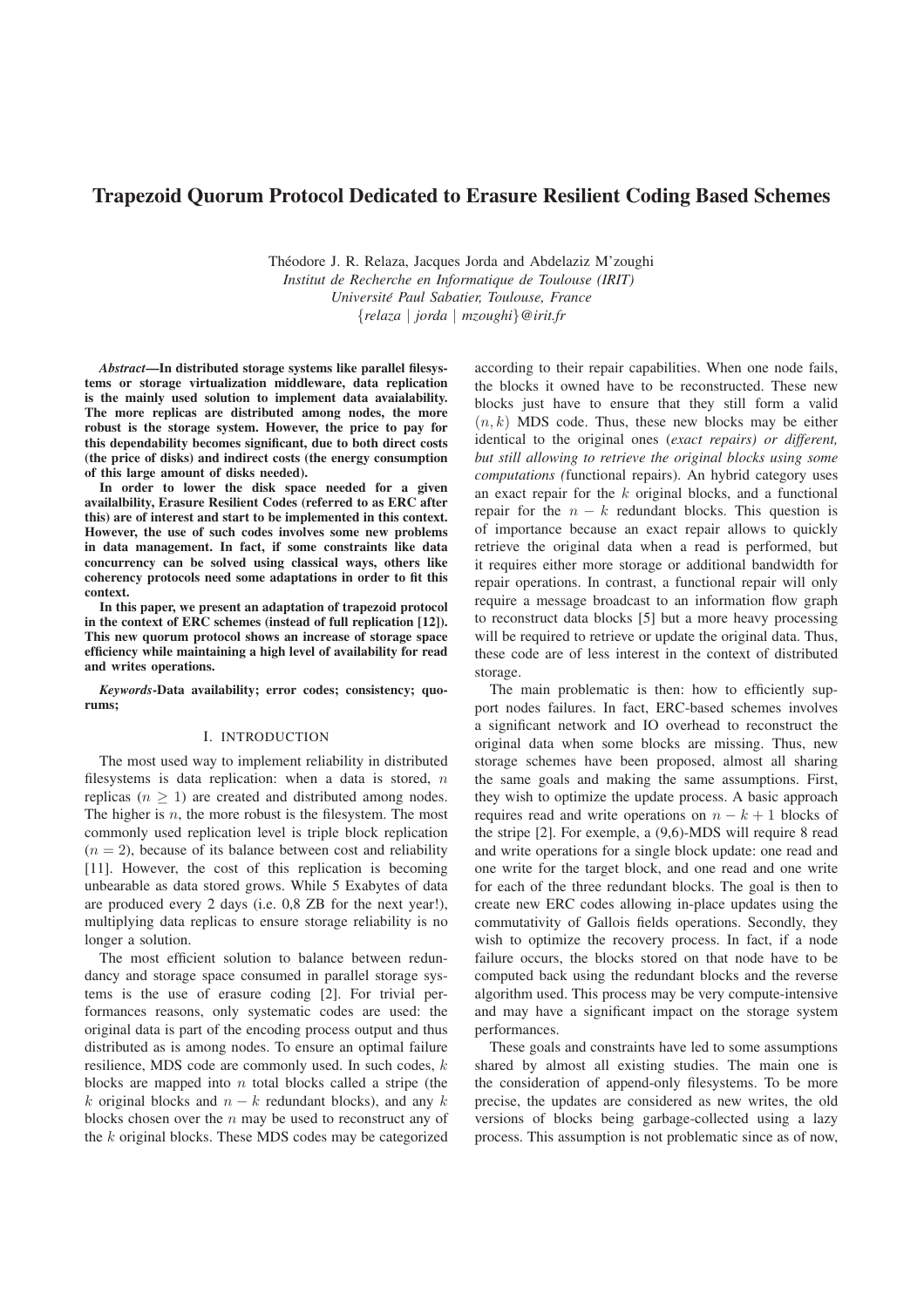these storage systems are mainly used to store infrequently changed data (e.g. using a REST API, or backing up classical replicated data over an ERC storage system). As a direct result, no consistency protocol is used, or rely on a weak protocol. However, this assumption is not suited to all kind of storage. For exemple, when users' data stored on virtual disks is accessed by several virtual machines, a strict consistency protocol is required in any case to avoid incoherent data.

Although data consistency protocols have been extensively studied, they all target classical data replication schemes. These protocols cannot be used as is on ERCbased schemes, as the access to a single block of the stripe is not a sufficient condition: since an operation may fail on some nodes due to hardware issues, the conditions for read and writes are enforced. Thus, even if data availability and storage space is significantly improved using such ERC-based schemes, the real availability of read and write operations regarding nodes failures should be computed.

Our objective is to propose a new coherency protocol dedicated to such storage schemes. Built upon the classical trapezoidal protocol [12], it is extended to handle  $(n, k)$ −MDS code. Read and write availability are studied and compared to the space gained

## II. CONTEXT AND RELATED WORK

Replication has been used for a long time to implement data availability in distributed storage systems. However, the information explosion draws the limits of this technique [14]. To ensure data availability with a lower storage resources usage, Erasure Resilient Codes (ERC codes) are being studied in the context of distributed storage systems [6]. Maximum Distance Separable codes (MDS codes) are optimal to that end since they allow an adequate tradeoff between reliability and storage space used: an  $(n, k)$  MDS code splits the data in k blocks and adds  $n - k$  additional redundant blocks to overcome up to  $n - k$  nodes failures. Thus,  $n$  and  $k$  may be chosen with respect to the storage needs.

Some very recent works have been published in this domain. In [10], specific encoding / decoding techniques are used on top of RS codes to decrease both network traffic and disk IO during reconstruction stage. However, this scheme is used to backup in an erasure-encoded storage data already stored in a replicated way. Thus updates are not handled and no consistency mechanism is proposed. The same assumptions are made in [11], and a similar constraint is assumed in [9]: the storage systems targeted by their scheme are append-only, and no coherency protocol is implemented. The assumptions are slightly differents in [3]. Outlining that a strong consistency is often required by end users (especially enterprise customers), an attempt to conciliate consistency and availability if proposed. However

the storage is always append-only, and no updates are allowed on node failures.

To allow a real strong consistency among blocks, some protocol must be implemented. In the full replication context, many works have been published on the subject. The most basic approach, named ROWA (Read One Write All), requires a successful write of all blocks, thus implying that any single block read will give the latest value. The two main drawbacks of this system are the write penalty (each replica must be written before the operation to complete) and the lack of reliability of the write operations (since all target nodes are required, any failure prevent these operations).

Quorum systems have been introduced to overcome these difficulties. In these protocols, the nodes required to read and/or write blocks are restricted to sets named quorums. The most trivial implementation, called Majority Quorum, requires a strict majority of nodes for both read and write operations [13]. Given that condition, the set of nodes used for any read operation will intersect the set of nodes used for any write operation. Many logical structured have been proposed for these sets: in diamonds [7], grids [4], trapeze [12], trees [1] or even hypercubes [8]. However, all these works only deal with full replication and do not encompass ERC schemes.

The reason why they are not suited to distributed storage using erasure codes is the difference between the original data block and the other ones. In fact, on full replication, any node giving the adequate latest version of a block can be used to retrieve the corresponding data. The case is different on ERC-based schemes: if the original data block have the latest version, it can be used to retrieve the data. But in the opposite case,  $k$  blocks having the latest version must be found to reconstruct the original block. This leads to significant differences in the computation of read and write availabilities for these protocols, and thus has to be studied.

## III. MODEL

Our work focus on consistency protocols dedicated to distributed storage systems using ERC instead of full replication. After a brief recall on a classical implementation of Erasure Resilient Codes, we are going to present our data consistency protocol.

## *A. Erasure Resilient Codes*

In our storage system, we use Erasure Resilient Codes (ERC) to store the data. An (n, k) MDS (Maximum Distance Separable) erasure code, stores the original  $k$  data blocks into the  $k$  nodes out of n nodes and generates  $n - k$  redundant blocks such that any  $k$  nodes out of  $n$  nodes can reconstruct the original data. Let  $\{N_1, N_2, ..., N_k, N_{k+1}, ..., N_n\}$  be the *n* nodes where  $\{N_1, N_2, ..., N_k\}$  store the original k data blocks and  $\{N_{k+1},..., N_n\}$  store the  $n-k$  redundant blocks. Let  $\{b_1, b_2, ..., b_k, b_{k+1}, ..., b_n\}$  be the *n* data blocks where  ${b_1, b_2, ..., b_k}$  are the original k data blocks and  ${b_{k+1}, ..., b_n}$ are the  $n - k$  redundant blocks generated.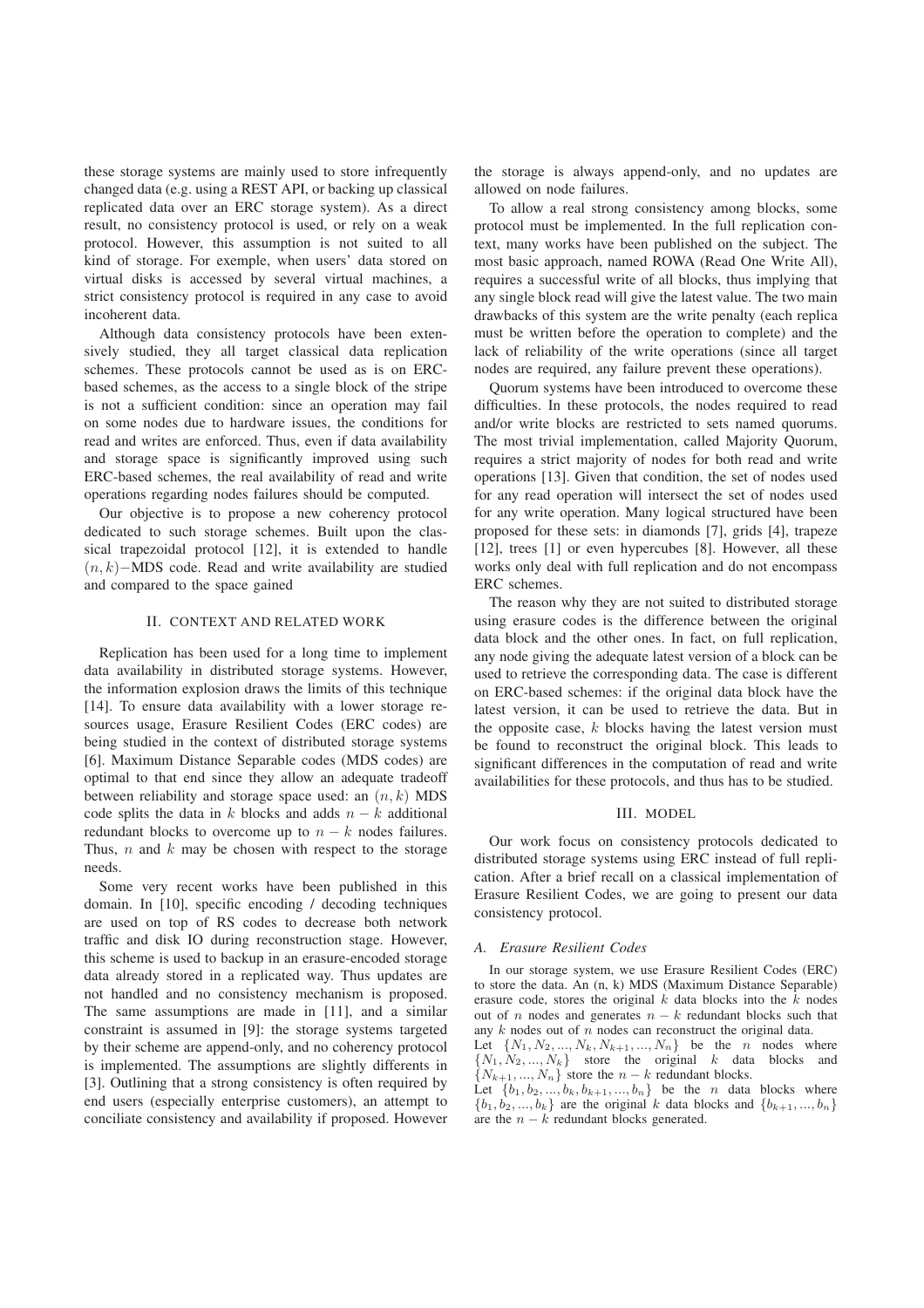For  $k + 1 \leq j \leq n$ ,  $b_j = \sum^{i=k}$  $i=1$  $\alpha_{j,i}.b_i$  (1)

Where  $\alpha_{i,i}$  are carefully chosen constants, and arithmetic is over some finite field, usually  $GF(2<sup>h</sup>)$  [2].

#### *B. Data Consistency Protocol*

In this section, we introduce an adapted version of the trapezoidal quorum protocol dedicated to ERC schemes. We will define the necessary and sufficient conditions for read and write operations to work properly, and propose the respectives algorithms.

*1) Defintions:* A write quorum (WQ) is a set of nodes required to write data. More precisely,  $WQ$  is the set of nodes to be updated successfully in order to complete a write operation.  $|WQ|$ denotes the size of the write quorum. Similarly, a read quorum  $(RQ)$  is a set of nodes required to read data. More precisely, the replicas of a data being all retrieved from the nodes of RQ, one is sure to have among them at least one replica with the latest version. |RQ| denotes the size of the read quorum.

For a given  $RQ$  and  $WQ$  in a same quorum system, there is at least one node which belongs simultaneously to  $RQ$  and  $WQ$  [12], in the other words the following condition must be held:

$$
RQ \cap WQ \neq \emptyset \tag{2}
$$

This condition ensures that a read quorum contains at least one node with a chunk updated (i.e. with the latest version). If WQ1 and WQ2 are two write quorums in the same quorum system, then

$$
WQ1 \cap WQ2 \neq \emptyset \tag{3}
$$

This condition ensures that two successive write operations on an object will have at least one node in common, and thus that each write quorum contains at least one node with the latest version.

*2) Design:* In the trapezoidal protocol [12], the nodes are arranged on a logical trapezoid that has  $h + 1$  levels  $(0 \le l \le h)$ . The level  $l = 0$  contains b nodes and the l-th level  $(1 \leq l \leq h)$ contains  $s_l = a.l + b$  nodes, where a and b are two integers with  $a \geq 0$  and  $b \geq 1$ . Therefore, the number of nodes used to store one block in this protocol is equal to

$$
Nb_{node} = \sum_{l=0}^{l=h} s_l
$$
 (4)

Using ERC as a data distribution technique, the nodes  $\{N_i, N_{k+1}, ..., N_n\}$  are used to store the block  $b_i$  where  $1 \leq i \leq$ k. The original data block  $b_i$  is stored in  $N_i$  and the redundant blocks  $\alpha_{j,i}.b_i$  are stored in  $N_j$  for  $k+1 \leq j \leq n$ . Therefore, in order to ensure the consistency of block  $b_i$ , the protocol will organize the nodes  $\{N_i, N_{k+1}, ..., N_n\}$  in a logical trapezoid. The node  $N_i$  (which contains the original data block) is placed in level  $l = 0$  of trapezoid. Thus,

$$
Nb_{node} = n - k + 1 \tag{5}
$$

Figure 1 in page 3 shows an example of nodes organized in a logical trapezoid  $Nb_{node} = n - k + 1 = 15$ .

*3) Write quorum:* An *Erasure Resilient Code compliant write quorum* is any set of nodes constituted by  $w_l$  arbitrary-chosen nodes in each level.

$$
|WQ| = \sum_{l=0}^{l=h} w_l \tag{6}
$$

Where  $w_0 = \lfloor \frac{b}{2} \rfloor + 1$ ,  $1 \le w_l \le s_l$  for  $1 \le l \le h$ .

With this definition of a write quorum, for any two quorum WQ1



Figure 1. Trapezoid protocol for  $Nb_{node} = 15$  and  $s_l = 2l + 3$  ( $a = 2$ ,  $b = 3, h = 2$ 

and WQ2, the property  $WQ1 \cap WQ2 \neq \emptyset$  is always verified. Proof. Let WQ1 and WQ2 be two write quorums in a system with N nodes in which we select  $n (n \leq N)$  nodes to store the blocks. Then, each write quorum contains an absolute majority of nodes residing at level  $l = 0$ . This guarantees that these two write quorums contain at least one common element in level  $l = 0$ . Therefore, equation (3) is verified.  $\square$ 

The algorithm 1 describes the way write operations are implemented for a trapezoidal protocol dedicated to (n,k) MDS erasure code. The protocol starts to write the different bocks from level  $l = 0$  up to level  $l = h$  (see algorithm 1 line 16). To validate a write operation in a level l, write operation must be done successfully in at least  $w_l$  nodes out of  $s_l$  nodes residing in this level. Therefore, the write operation fails if the protocol can't write at least  $w_l$  nodes in any level l where  $0 \le l \le h$ ) (see algorithm 1 lines 35 to 37).

*4) Read quorum:* We want to read the data block i where  $0 \leq i \leq k$ . There are two steps in order to read this block.

- 1) Step 1 (Checking version): The latest version can be checked in one of the  $h+1$  levels  $(0 \le l \le h)$  by comparing the version of the block in the  $s_l - w_l + 1$  nodes out of  $s_l$ nodes residing in this level. If the latest version is found then go to step 2. Otherwise, the read operation fails.
- 2) Step 2 (Read or decode the data block): If node  $N_i$ contains the latest version then the protocol read directly the block value from this node. Otherwise, the data block is decoded using any  $k$  nodes out of  $n$  nodes with the latest version.

The algorithm 2 describes the way read operations are implemented for a trapezoidal protocol dedicated to (n,k) MDS erasure code. The protocol starts to check the latest version of data block in a given level l by comparing the version of  $s_l - w_l + 1$  nodes out of  $s_l$  nodes residing in this level. The checking version starts from level  $l = 0$  to level  $l = h$  (see algorithm 2 line 11). If the latest version is found in a given level then one of the two following cases will apply depending on the version of block storing in the node which contains the original data block(see algorithm 2 lines 30 to 36), the Case 1 will be launched if this node contains the latest version and the Case 2 otherwise:

- Case 1: The protocol read directly from the node which contains the original data block.
- Case 2: The decode operation will be launched using any  $k$  updated nodes out of  $n$  nodes in order to reconstruct the orginal data block.

#### IV. ANALYSIS

We are now going to evaluate the availability of the read and write operations and the space used depending on the values of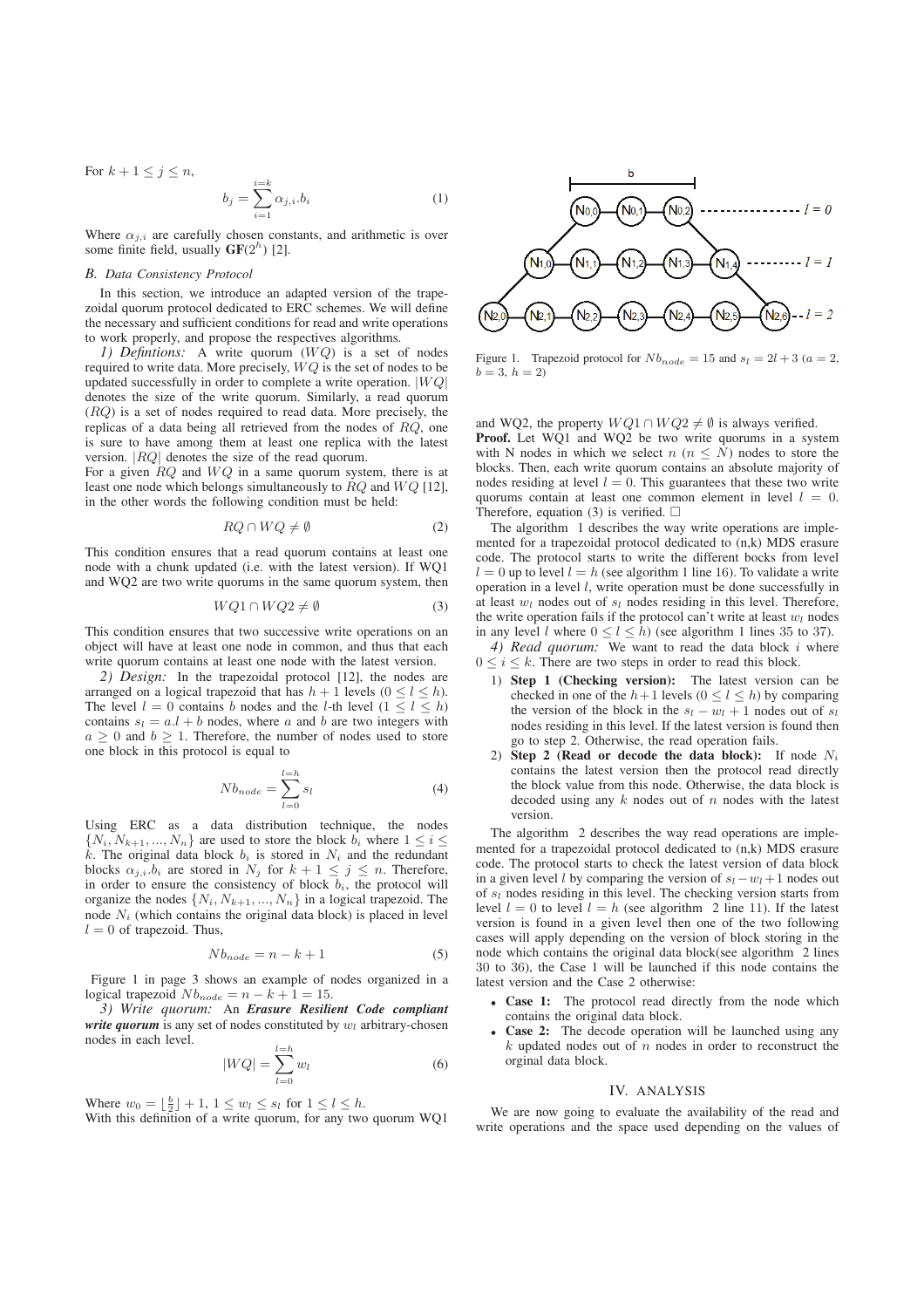**Algorithm 1** Write data block x in node  $N_i$ 1: Definitions 2:  $s_l, w_l$ ⊳ Trapezoid protocol parameters<br>⊳ ERC parameters 3: *n*, *k*<br>
4:  $U_l$ <br>
5:  $\triangleright$  Where  $U_0 \cup U_1 \cup ... \cup U_l = \{N_i, N_{k+1}, N_{k+2}, ..., N_n\}$ <br>
5:  $\triangleright$  Where  $U_0 \cup U_1 \cup ... \cup U_l = \{N_i, N_{k+1}, N_{k+2}, ..., N_n\}$ <br>
7:  $\triangleright$  Where  $V(i, j - k)$  denotes version of  $\alpha_{i,j}.b_i$  for  $1 \le i \le k$  and<br>  $k+1 \le j \$ 9: **procedure** INIT<br>10: **for**  $l \leftarrow 0, h$ 10: for  $l \leftarrow 0, h$  do<br>11:  $U_l = \{u_i^l, u_l\}$ 11:  $U_l = \{u_1^l, u_2^l, ..., u_{s_l}^l\}$ ⊳ from l-th level 12: end for 13: end procedure 14: **procedure** WRITEBLOCK $(i, x) \rightharpoonup$  Write block value x in node  $N_i$ <br>15:  $[chunk]$  version  $\lvert \lbrack \lbrack P_{EAD}R_{I}$  ock $(i, id) \rightharpoonup$  Read old block value  $[chunk, version] \leftarrow READBLOCK(i, id) \geq Real old block value$ 16: **for**  $l \leftarrow 0, h$  **do**<br>17: **counter**  $\leftarrow$ 17: counter  $\leftarrow 0$ <br>18: **for all**  $u \in U_1$ 18: for all  $u \in U_l$  do<br>19: if  $(u = N_l)$  the 19: **if**  $(u = N_i)$  then<br>20: **if**  $i$  then the  $i$  then 20:  $state \leftarrow u.write(x)$  ⊳ Write x in node  $N_i$ <br>21: **if**  $state = VALID$  **then** ⊳ Write operation is done 22:  $\frac{22}{23}$ : counter  $\leftarrow$  counter + 1  $23:$  end if  $24:$  else 24: **else**  $V[:, j - k] \leftarrow u \text{.} version(id)$ <br>
25:  $V[:, j - k] \leftarrow u \text{.} version(id)$ <br>
26: **if**  $V[i, j - k] = version$  **then**<br>
27: *state*  $\leftarrow u \text{.} add(\alpha_{i,j}) \cdot (x - chunk))$ 28:  $\triangleright$  Where  $N_j$  *add*(*buf*) denotes  $b_j \leftarrow b_j + buf$  and write it in  $N_j$ 29: **if**  $state = VALID$  then<br>30: **counter**  $\leftarrow$  counter + 30: counter  $\leftarrow$  counter + 1<br>31: **end if** 32: end if  $33:$  end if  $34:$  end for  $34:$  end for  $35:$  if  $coun$ 35: **if** counter  $\lt w_l$  **then**<br>36: **return** FAIL ⊳ Write block is failed  $37:$  end if<br> $38:$  end for  $38:$  end for  $39:$  return  $\text{return } SUCCESS$   $\triangleright$  Write block is done 40: end procedure

various parameters. We are going to compute this probability for the two following cases:

- 1) A full replication storage system ensuring that each data block is stored on  $n - k + 1$  nodes for given parameters n and  $k$ ;
- 2) A  $(n, k)$  MDS ERC based storage system.

These two cases implement the same level of availability, and thus are well suited to compare the capabilities of each scheme. We will then show some numerical evaluation to outline the balance between the operations availability and the storage space saved. Notations

- $p$ : denotes node availability, i.e. the probability that one given node is available in the system.
- $r$ : denotes size of the read quorum for the trapezoid protocol in the general threshold scheme context.
- $w_l$ : denotes the minimal number of nodes required to write the block in level l.
- $r_l$ : denotes the minimal number of nodes required to check the latest version of data in level  $l$  ( $r_l \equiv s_l - w_l + 1$ ).
- TRAP-FR: makes reference to Trapezoid Protocol in the full replication context.
- TRAP-ERC: makes reference to Trapezoid Protocol dedicated to erasure resilient codes context.

With no loss of generality, we assume that:

| <b>Algorithm 2</b> Read data block in node $N_i$ |                                                       |                                                                                                        |
|--------------------------------------------------|-------------------------------------------------------|--------------------------------------------------------------------------------------------------------|
|                                                  | 1: Definitions                                        |                                                                                                        |
|                                                  | 2: $s_l, w_l, h$                                      | $\triangleright$ Trapezoid protocol parameters                                                         |
|                                                  | 3: n, k                                               | $\triangleright$ ERC parameters                                                                        |
|                                                  | 4: $U_l$                                              | $\triangleright$ List of nodes residing at level l                                                     |
|                                                  | 5: procedure INIT                                     | $\triangleright$ List of nodes in the system                                                           |
| 6:                                               | for $l \leftarrow 0, h$ do                            |                                                                                                        |
| 7:                                               | $U_l = \{u_1^l, u_2^l, , u_{s_l}^l\}$                 | $\triangleright$ from 1-th level                                                                       |
| 8:                                               | end for                                               |                                                                                                        |
|                                                  | 9: end procedure                                      |                                                                                                        |
|                                                  |                                                       |                                                                                                        |
|                                                  | 10: <b>procedure</b> READBLOCK $(i, id)$              | $\triangleright id$ : id of data                                                                       |
| 11:                                              | for $l \leftarrow 0, h$ do                            |                                                                                                        |
| 12:                                              | $counter = 0$                                         |                                                                                                        |
| 13:<br>14:                                       | $version \leftarrow -1$<br>for all $u \in U_I$ do     |                                                                                                        |
| 15:                                              | if $(u = N_i)$ then                                   |                                                                                                        |
| 16:                                              | $temp \leftarrow u.version(id)$                       |                                                                                                        |
| 17:                                              | if $temp \neq INVALID$ then                           |                                                                                                        |
| 18:                                              | $version \leftarrow max(version, temp)$               |                                                                                                        |
| 19:                                              | $counter \leftarrow counter + 1$                      |                                                                                                        |
| 20:                                              | end if                                                |                                                                                                        |
| 21:                                              | else<br>$\triangleright u = N_j$ where $k < j \leq n$ |                                                                                                        |
| 22:                                              | $V[:, j - k] \leftarrow u.version(id)$                |                                                                                                        |
| 23:                                              | if version $\neq$ INVALID then                        |                                                                                                        |
| 24:                                              | if $V[i, j - k] > version$ then                       |                                                                                                        |
| 25:                                              | $version \leftarrow V[i, j - k]$                      |                                                                                                        |
| 26:                                              | end if                                                |                                                                                                        |
| 27:<br>28:                                       | $counter \leftarrow counter + 1$<br>end if            |                                                                                                        |
| 29:                                              | end if                                                |                                                                                                        |
| 30:                                              | if $\left( counter = s_l - w_l + 1 \right)$ then      |                                                                                                        |
| 31:                                              |                                                       | if $(version = N_i.version(id))$ then                                                                  |
| 32:                                              |                                                       | <b>return</b> $[N_i.read(id), version] \rightarrow Data block$ is                                      |
|                                                  | available in $N_i$                                    |                                                                                                        |
| 33:                                              | else                                                  | $\triangleright$ Need to reconstruct the data block                                                    |
| 34:                                              |                                                       | <b>return</b> decode( <i>i</i> , <i>id</i> , <i>V</i> ) $\triangleright$ Using <i>k</i> nodes out of n |
| 35:                                              | end if                                                |                                                                                                        |
| 36:                                              | end if                                                |                                                                                                        |
| 37:                                              | end for                                               |                                                                                                        |
| 38:                                              | end for                                               |                                                                                                        |
| 39:                                              | return $\varnothing$                                  | $\triangleright$ Data is not readable                                                                  |
|                                                  | 40: end procedure                                     |                                                                                                        |

- 1) node availability is the same and equal to  $p$  for all nodes in the system.
- 2) nodes fail independently of each other.
- 3) each node stops on failure (fail-stop).
- 4) there is no failure on communication links.

For readability, we use the following expression to refer the probability that at least *i* nodes and less than or equal to *j* nodes out of *z* would be available.

$$
\Phi_z(i,j) \equiv \sum_{k=i}^{k=j} \binom{z}{k} p^k (1-p)^{z-k} \tag{7}
$$

### *A. Write availability*

The *write availability*  $P_{write}$  represents the probability that one data block can be written into the system.

*1) TRAP-FR:* For the write operation of data block to succeed in a full replication system, the validation of blocks' write operation on at least  $w_l$  nodes out of  $s_l$  for each level  $l$   $(0 \leq l \leq h)$  is required. Consequently, write availability  $P_{write}$  is equal to:

$$
P_{write} = \prod_{l=0}^{l=h} \Phi_{s_l}(w_l, s_l)
$$
\n(8)

*2) TRAP-ERC:* For the write operation of data block to succeed in this system, the validation of blocks' write operation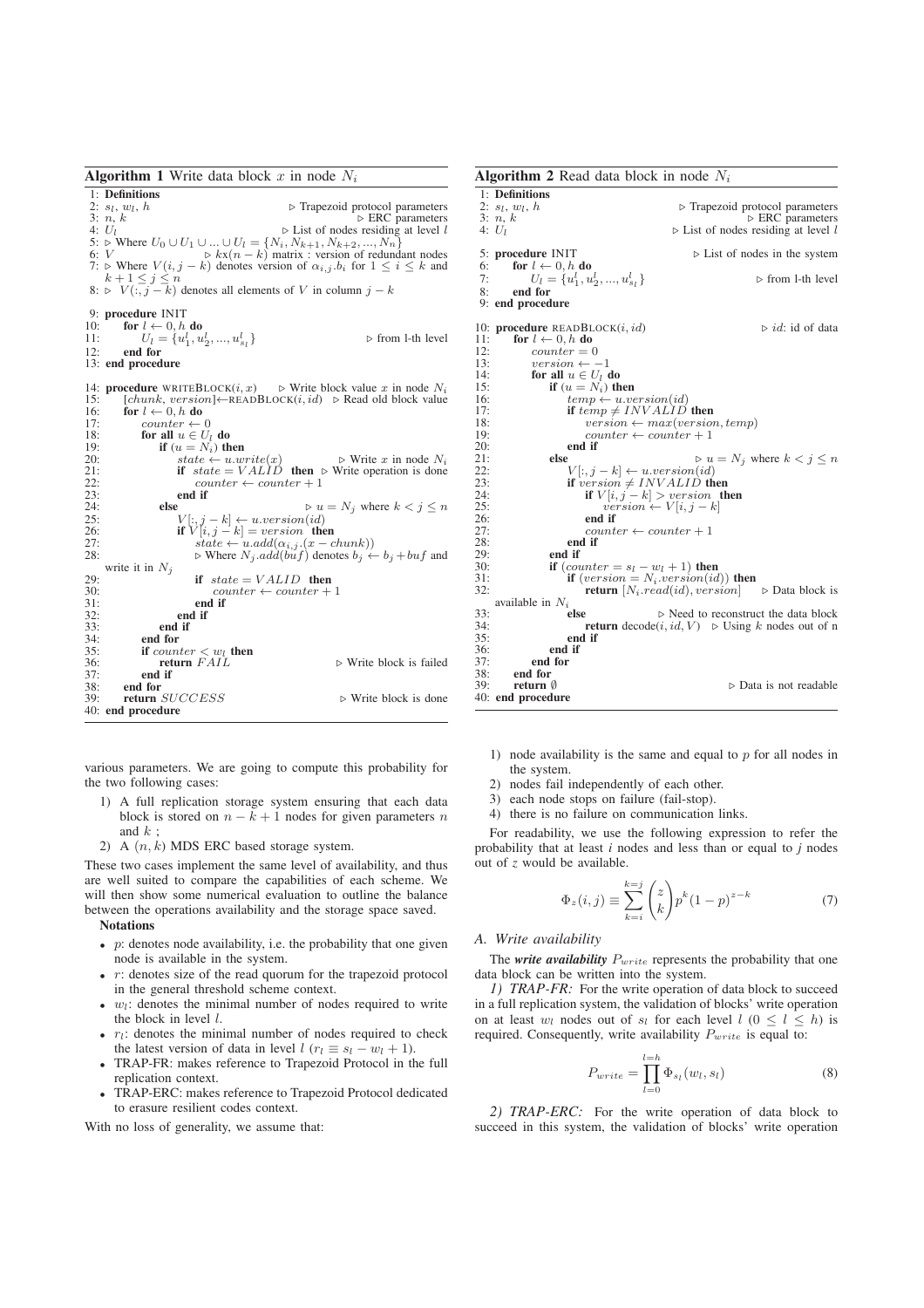on at least  $w_l$  nodes out of  $s_l$  for each level  $l$   $(0 \leq l \leq h)$  is required. Consequently, write availability  $P_{write}$  is equal to:

$$
P_{write} = \prod_{l=0}^{l=h} \Phi_{s_l}(w_l, s_l)
$$
\n(9)

## *B. Read availability*

The *read availability*  $P_{read}$  represents the probability that one data block can be read from the system.

*1) TRAP-FR:* The probability that the data is readable using the nodes in level *l* is equal to  $\Phi_{s_l}(r_l, s_l)$ . Therefore,

$$
P_{read} = 1 - \prod_{l=0}^{l=h} (1 - \Phi_{s_l}(r_l, s_l))
$$
 (10)

*2) TRAP-ERC:* For readability, we use the following expressions:

$$
\beta_l \equiv \begin{cases} \max(0, r_l - 2) & \text{for } l = 0\\ r_l - 1 & \text{for } 1 \le l \le h \end{cases}
$$
 (11)

$$
\lambda_l \equiv \begin{cases} s_l - 1 & \text{for } l = 0\\ s_l & \text{for } 1 \le l \le h \end{cases} \tag{12}
$$

Let  $P_1$  and  $P_2$  be respectively the probability that the data block can be read without recovery operation (i.e. the protocol can found directly a quorum read) and the probability that the data block can be read after recovery operation.

$$
P_1 = p. \left( 1 - \prod_{l=0}^{l=h} \Phi_{\lambda_l}(0, \beta_l) \right)
$$
  

$$
P_2 = (1-p).\Phi_{n-1}(k, n-1)
$$

Then,  $P_{read} = P_1 + P_2$ 

$$
P_{read} = p. \left( 1 - \prod_{l=0}^{l=h} \Phi_{\lambda_l}(0, \beta_l) \right) + (1 - p) . \Phi_{n-1}(k, n-1) \tag{13}
$$

## *C. Storage space used*

 $D_{used}$  and  $blocksize$  represent respectively the size of disk used to store a data block and the size of one data block.

*1) TRAP-FR:* The data is replicated in the  $n - k + 1$  nodes. Each contains the same block which equal to the original data block. Therefore,

$$
D_{used} = (n - k + 1).blocksize
$$
\n(14)

*2) TRAP-ERC:* In order to store the block  $b_i$  ( $1 \le i \le k$ ) using this protocol, we need to write  $\{b_i, \alpha_{k+1,i}, b_i, \alpha_{k+2,i}, b_i,$ ...,  $\alpha_{n,i}.b_i$ . The size of  $b_i$  and  $\alpha_{j,i}.b_i$   $(k+1 \leq j \leq n)$  are respectively equal to *blocksize* and  $\frac{blocksize}{k}$ . Then,

$$
D_{used} = blocksize + (n - k). \frac{blocksize}{k}
$$

$$
= (1 + \frac{n - k}{k}).blocksize
$$

$$
= \frac{n}{k}.blocksize
$$

$$
D_{used} = \frac{n}{k}.blocksize
$$
(15)

## *D. Simulations*

In the following figures, w parameter  $(1 \leq w \leq s_1)$  refers to:

$$
w_l = \begin{cases} \lfloor \frac{b}{2} \rfloor + 1 & \text{for } l = 0\\ w & \text{for } 1 \le l \le h \end{cases} \tag{16}
$$

This parameter is compliant with the condition imposed by write quorum in page 3 ( $1 \leq w_l \leq s_l$  for  $1 \leq l \leq h$ ).

The first noticeable point is that the write availability is the same in the case of full replication and ERC schemes (see equations 8 and 9). In fact, the use of Erasure Resilient Codes do not alter the number of nodes required to successfully write a block on the system. Fig. 2 shows various cases for  $n = 15$ . It should be noted that like on the full replication case, the write availability is not significantly impacted by the number of replicas for usual values of p (i.e. for  $p > 0.9$ ).



Figure 2. Write availability of TRAP-ERC as a function of the node availability p

Conversely, using ERC scheme impacts the read availability, as shown on fig. 3. For exemple, when  $p = 0.5$ , the write availability of the full replication scheme is about 75% while it is just 63% when an ERC scheme is used. However, there is no difference when  $p > 0.8$ , i.e. for usual values of nodes availability.



Figure 3. Read availability of TRAP-ERC and TRAP-FR as a function of the node availability p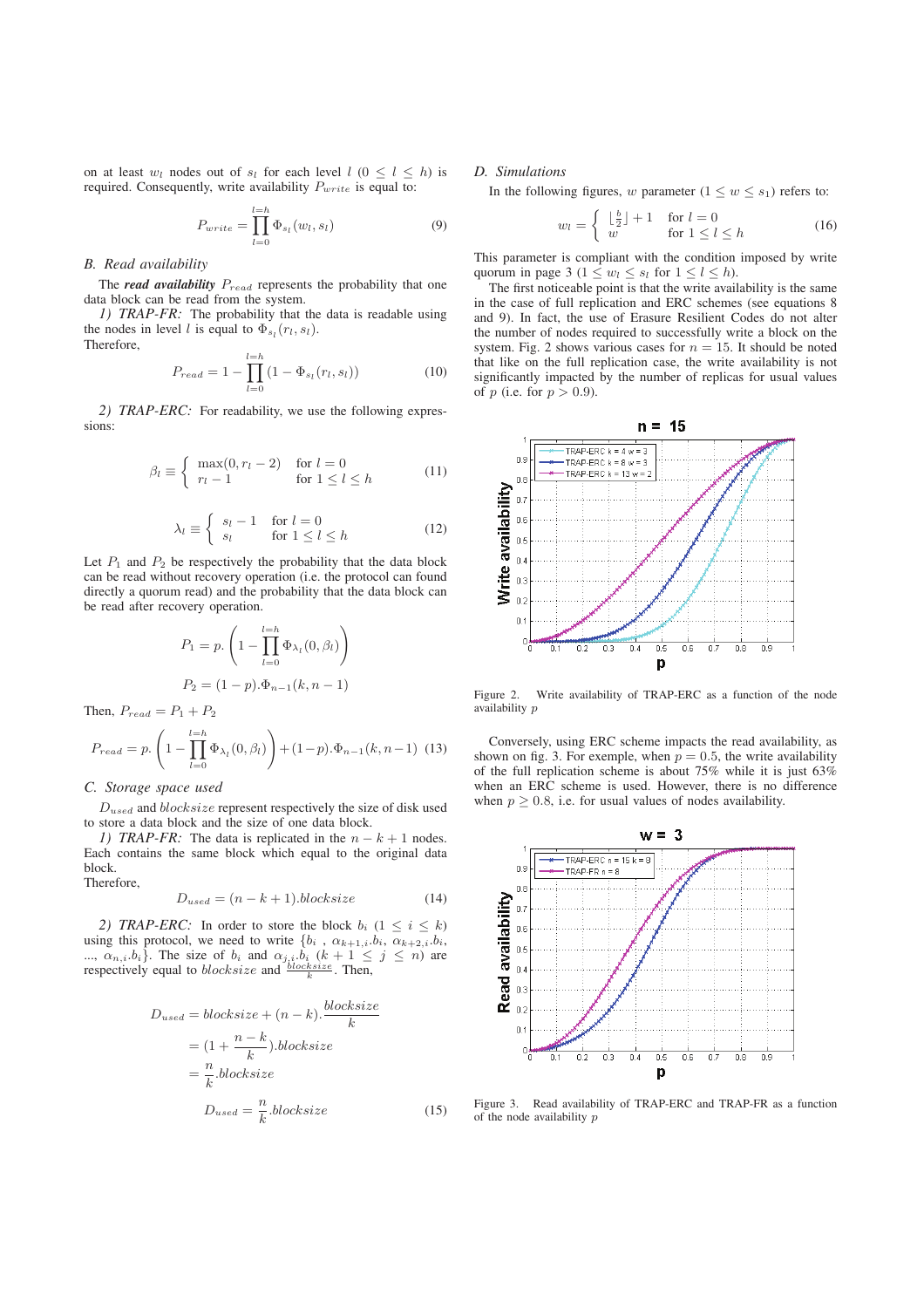Read availability is also impacted by both the parameters used to construct the trapezoid (the parameter  $w$ ), and the number of redundant blocks (the difference  $n-k$ ). The greater this difference is, i.e. the higher is the number of redundant blocks, the better is the read availability (see fig. 4).



Figure 4. Read availability of TRAP-ERC as a function of the node availability p

The figure (fig. 5) outline the interest of ERC based schemes. It compares the storage space used (total space used divided by the block size) in the case of an ERC based system and a full replication system, for various values of  $k$ . For example, when  $n = 15$  and  $k = 8$ , a full replication system uses 8 blocks while an ERC based system uses only 4 block. Thus, with these parameters, the use of Erasure Resilient Codes allows the storage space to be reduced by 50% compared that of a full replication system



Figure 5. Storage space used by TRAP-ERC and TRAP-FR divided by  $blocksize$  as a function of the node availability  $k$ 

## V. CONCLUSION

Erasure Resilient Codes are being used in the context of distributed systems to overcome the data explosion. In fact, while more and more data are produced every day (and thus have to be stored) the use of a classical replication system is no longer a solution.

Most of the works published as of now focus on the optimisation of the code itself: the objectives are to reduce the network and IO bandwidth used on the recovery process. And most of the works published as of now are based on the same assumptions: data is globally immutable (i.e. read only or append only) and no consistency is necessary. If these assumptions are true for some cloud storage applications, it misses a large part of storage needs...

In this paper, we have studied an adaptation of the trapezoidal protocol in the context of ERC based distributed storage systems. Our goal is to implement a strong consistency mechanism even when some nodes fail. Using such a protocol allows to enlarge the use of ERC based storage systems to a number of applications such as virtual machines data storage. We have shown that write availability is not impacted by these codes, whereas read availability is slightly decreased. However, we have outlined the difference of storage space used in both cases, which confirms the interest of Erasure Resilient Codes.

#### **REFERENCES**

- [1] Divyakant Agrawal and Amr El Abbadi. An efficient and fault-tolerant solution for distributed mutual exclusion. *ACM Trans. Comput. Syst.*, 9(1):1–20, February 1991.
- [2] Marcos K. Aguilera, Ramaprabhu Janakiraman, and Lixao Xu. Using erasure codes efficiently for storage in a distributed system. In *Proceedings of the 2005 International Conference onDependable Systems and Networks*, DSN'05, pages 336– 345. IEEE, 2005.
- [3] Brad Calder, Ju Wang, Aaron Ogus, Niranjan Nilakantan, Arild Skjolsvold, Sam McKelvie, Yikang Xu, Shashwat Srivastav, Jiesheng Wu, Huseyin Simitci, Jaidev Haridas, Chakravarthy Uddaraju, Hemal Khatri, Andrew Edwards, Vaman Bedekar, Shane Mainali, Rafay Abbasi, Arpit Agarwal, Mian Fahim ul Haq, Muhammad Ikram ul Haq, Deepali Bhardwaj, Sowmya Dayanand, Anitha Adusumilli, Marvin McNett, Sriram Sankaran, Kavitha Manivannan, and Leonidas Rigas. Windows azure storage: A highly available cloud storage service with strong consistency. In *Proceedings of the Twenty-Third ACM Symposium on Operating Systems Principles*, SOSP '11, pages 143–157, New York, NY, USA, 2011. ACM.
- [4] Shun Yan Cheung, Mostafa H. Ammar, and Mustaque Ahamad. The grid protocol: A high performance scheme for maintaining replicated data. In *Proceedings of the Sixth International Conference on Data Engineering*, pages 438– 445, Washington, DC, USA, 1990. IEEE Computer Society.
- [5] Alexandros G. Dimakis, P. Brighten Godfrey, Yunnan Wu, Martin J. Wainwright, and Kannan Ramchandran. Network coding for distributed storage systems. *IEEE Trans. Inf. Theor.*, 56(9):4539–4551, September 2010.
- [6] Alexandros G. Dimakis, Kannan Ramchandran, Yunnan Wu, and Changho Suh. A survey on network codes for distributed storage. *Proceedings of the IEEE*, 99(3):476–489, 2011.
- [7] Ada Wai-Chee Fu, Yat Sheung Wong, and Man Hon Wong. Diamond quorum consensus for high capacity and efficiency in a replicated database system. *Distrib. Parallel Databases*, 8(4):471–492, October 2000.